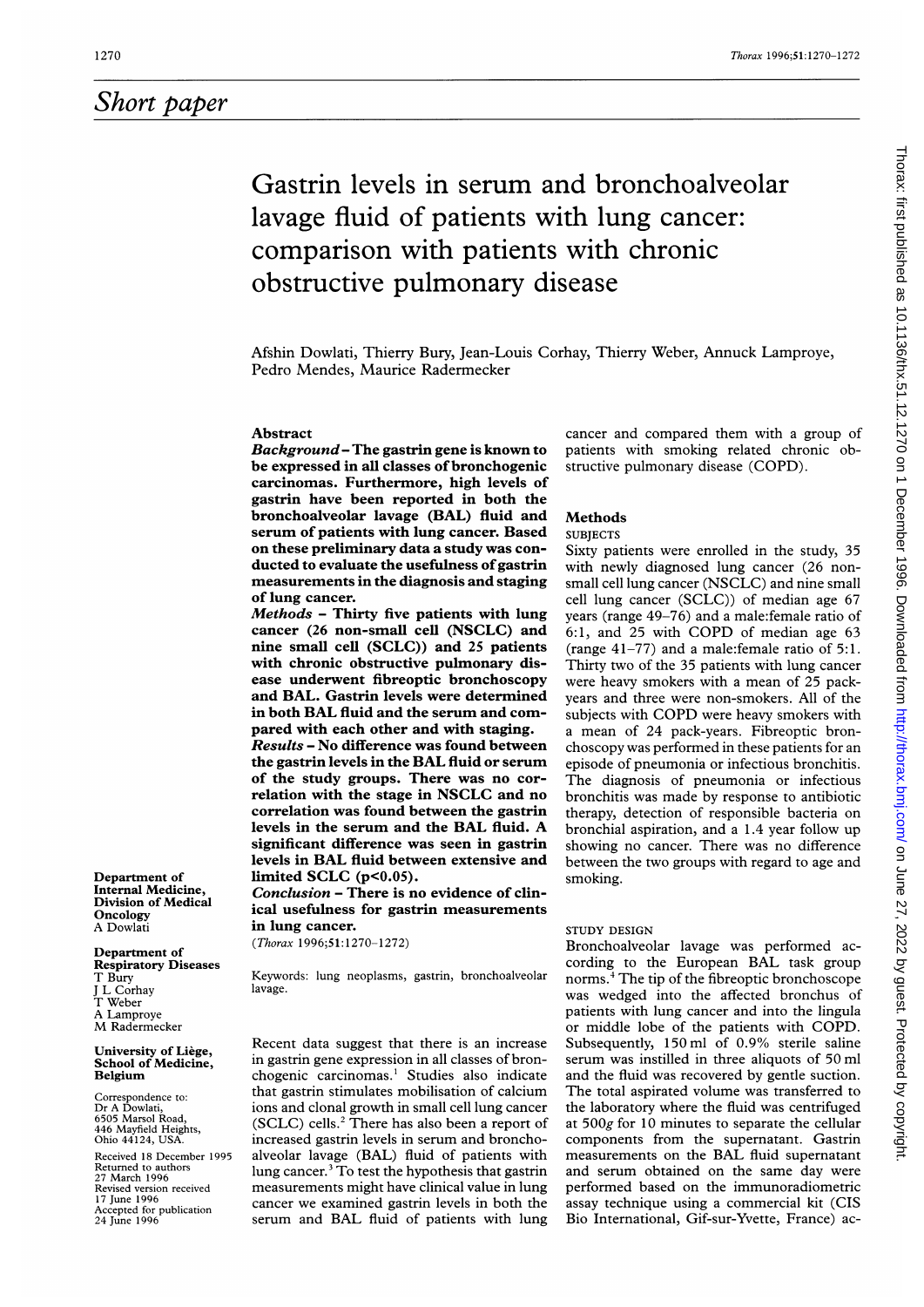cording to the manufacturer's instructions. Lactate dehydrogenase (LDH) levels were determined by the photometric method using a commercial kit (Merck, Darmstadt, Germany). Results of gastrin levels in BAL fluid were expressed as pg/lOO international units (IU) LDH. This was calculated as individual ratio values  $-$  that is, the absolute gastrin level in BAL fluid was multiplied by 100 and then divided by the absolute LDH level in BAL fluid of the same patient.<sup>5</sup> This was done in order to compensate for the diluting effect of BAL fluid. TNM staging was made using the Union Internationale Contre le Cancer (UICC) TNM staging system with the following results: TI  $(n=5)$ , T2  $(n=7)$ , T3  $(n=7)$ , T4  $(n=7)$ , N0  $(n=7)$ , N1  $(n=7)$ , N2  $(n=5)$ , N3  $(n=7)$ , and  $M1$  (n=6). The nine cases of SCLC were categorised as being either localised  $(n=4)$  or extensive  $(n=5)$  disease.

All data are expressed as median and range with, if relevant, the 95% confidence intervals. The following statistical tests were used when indicated: Mann-Whitney U test, correlation coefficient of Spearman, ANOVA, and Student's  $t$  test. A probability value of 0.05 was considered significant.

#### Results

As the limit of detection of gastrin by this assay was <sup>10</sup> pg/ml, it was undetectable in the BAL fluid of some of the patients. Twenty eight of the 35 patients (80%) with cancer and 17 of the 25 (68%) with COPD had BAL fluid gastrin levels above 10 pg/ml. There was no significant difference in the concentration of LDH in the BAL fluid of the two groups (Student's  $t$  test,  $p = 0.9$ , data not shown), thus allowing us to make accurate comparisons of gastrin in BAL fluid. Furthermore, no correlation was found between the LDH concentrations in the serum and BAL fluid ( $p = 0.4$ , data not shown). No statistical difference was seen in the gastrin level in BAL fluid, expressed as absolute values, between the three groups  $(p=0.6)$ : NSCLC (median 17.5, range 11.1-39.6), SCLC (median 22.8, range 11-27.8), and COPD (median 17.3, range 10.7-33.3). There was no difference in the gastrin level in the BAL fluid expressed as pg/lOO IU LDH (Mann-Whitney U test, fig 1) between patients with NSCLC (median 32.7, range 5.3-115) and those with COPD (median 27, range  $2-72.5$ ) ( $p=0.2$ ) nor between patients with SCLC (median 29.9, range 1.9–152) and those with COPD  $(p=$ 0.8). Furthermore, there was no difference in BAL fluid gastrin levels between patients with SCLC and those with NSCLC  $(p=0.9)$ . No correlation was found between BAL fluid or serum gastrin levels and tumour size, nodal status, or the presence of metastases. In patients with SCLC there was <sup>a</sup> significant difference in BAL fluid gastrin levels between those with extensive (median 2.9, range 1.9-35.2, 95% CI -6.6 to 28.8) and those with limited disease (median 88.1, range 24.6-152, 95% CI -18.5 to 194.9; p<0.05). No difference was seen in serum gastrin levels between patients with COPD (median 50.5, range 31-419) and those



Figure <sup>1</sup> Scattergram of gastrin levels in bronchoalveolar lavage (BAL) fluid expressed as pgll 00 IU lactate dehydrogenase (LDH) in patients with small cell lung cancer (SCLC), non-small cell lung cancer (NSCLC), and chronic obstructive pulmonary disease (COPD). No differences were seen between the three groups.

with cancer (median 58, range 29-472) group  $(p = 0.6)$ . There was no relation between serum and BAL fluid gastrin levels ( $r = -0.027$ , p= 0.9).

#### Discussion

Bronchogenic carcinomas frequently synthesise neurohormonal peptides of which adrenocorticotropic hormone, calcitonin, gastrin releasing peptide, and vasopressin are of particular interest. It has also been shown that gastrin is synthesised in all bronchogenic carcinomas irrespective of histological class, whereas the related cholecystokinin is not detectable.' In the same study the authors showed that the concentration of the biosynthetic precursor, progastrin, is higher than that of mature gastrins, suggesting that the post-translational processing in lung cancer tissue is incomplete.

In view of the easy access to gastrin assays during the last 15 years, surprisingly few studies have been performed in lung cancer with very conflicting results. Two studies reported in 1974 found that gastrin was undetectable in lung tumour extracts.<sup>67</sup> These first negative results were explained by the insufficient sensitivity of the early gastrin radioimmunoassays. Moreover, previously used gastrin assays measured only bioactive amidated gastrins and not the biosynthetic precursors which occur in higher concentrations.

Two recent studies by Zhou et al showed higher gastrin levels in both the BAL fluid and serum of patients with lung cancer than of those with non-cancerous pulmonary disease using a radioimmunoassay, $3$  and serum gastrin levels were found to be correlated with disease extension with a significant fall in postoperative gastrin levels implying a better prognosis in 58 patients with lung cancer studied before and after surgery.<sup>8</sup>

Our study does not confirm these results. This discrepancy might relate to the fact that in our study we compensated for the diluting effect of BAL fluid by expressing the results of gastrin as pg/100 IU LDH while Zhou et al made no such compensation. Our study shows that the gastrin levels in BAL fluid are higher in limited than in extensive SCLC. However, these results should be interpreted with caution